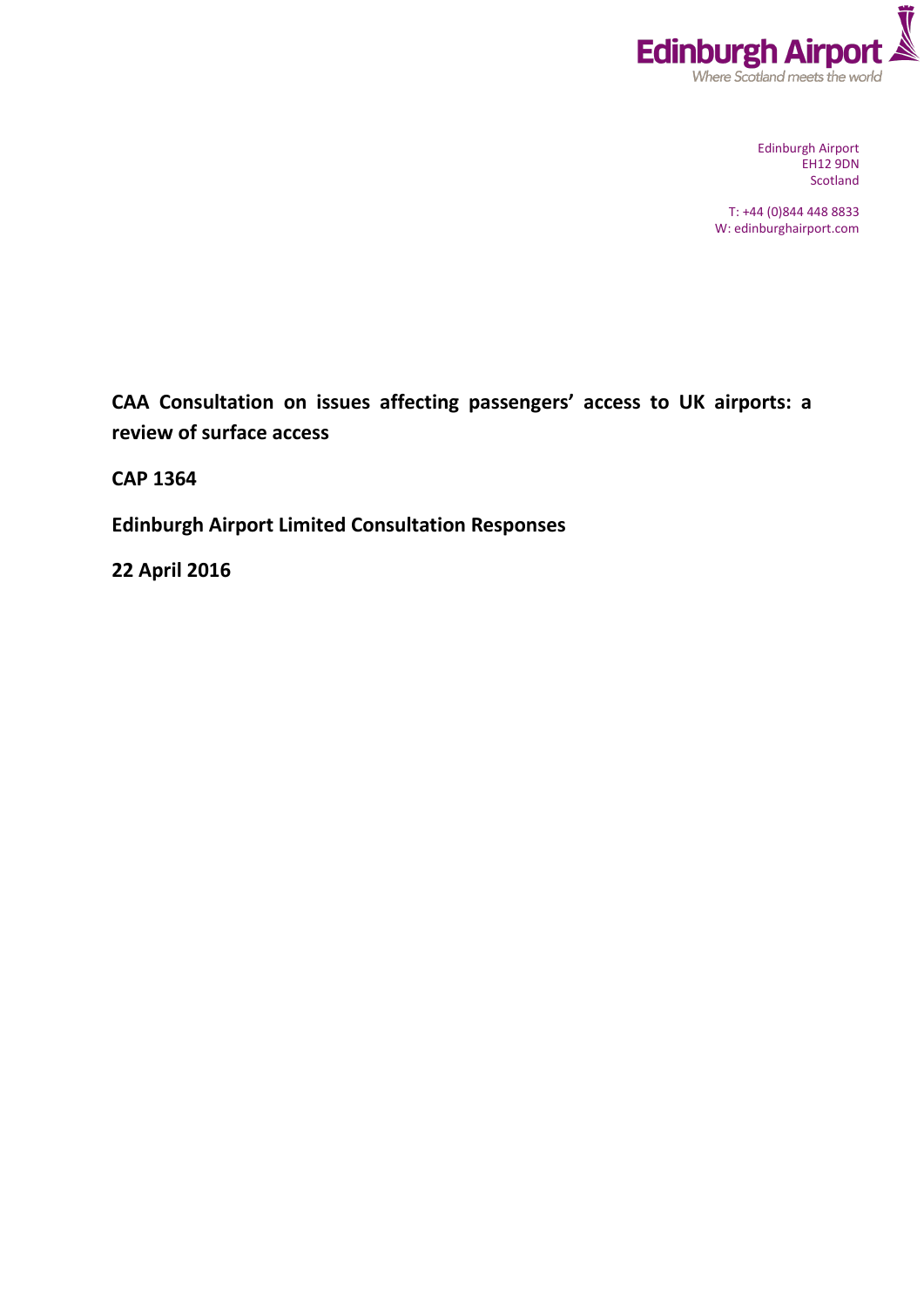

## **Introduction**

Our response is arranged into six sections which correspond to questions "h" to "m" set out in paragraph 5.3 of Chapter 5 of the consultation document. The final section on "Developing good practice principles", which corresponds to question "m", also deals with the specific questions which are addressed to airport operators (questions "a" to "g" in paragraph 5.2).

We consider surface access to be an important element of the services we provide. As described further below, we seek to facilitate surface access to drive choice and quality for passengers, just as we do in other aspects of our business. We support the CAA's focus on developing good practice principles and consider that this approach will help to ensure that surface access is competitive and dynamic, and that it works in the interests of the passenger.

## **Market Structure/Market Access - Consultation Questions**

# *Have we identified the key issues on market structure within the scope of this review?*

We agree with the CAA's view that the sector is a dynamic one. Surface access is not a single, generic market but covers a number of products which compete for different customers in different circumstances. At Edinburgh Airport a number of parties provide a wide range of competing surface access products.

### **Substitutability**

We encourage the CAA to consider the substitutability of other access modes for road access and car parking. For passengers travelling to and from Edinburgh Airport, there is a wide choice of modes of transport (such as tram, bus, and taxis) and transport modes operate to constrain each other and ensure competitiveness.

### **External factors**

Transport modes often include or make use of fixed public infrastructure, as a result the airport is not the only stakeholder that influences surface access. Examples of this include the direct connection with Edinburgh's tram system; indirect connections (via direct tram and bus connections) to the national rail network; the availability and cost of bus stops in the city centre; planning rules and regulations; infrastructure investment (in particular in approach roads to the airport); and taxi licensing. Further information on these broader factors as they affect Edinburgh Airport may be available from, for example, the Scottish Government, Transport Scotland, the City of Edinburgh Council and Transport for Edinburgh.

### **Broader policy context**

Edinburgh Airport has an operational need to manage access for our growing number of passengers within the constraints of a finite resource in terms of access to the airport. Managing this finite capacity requires us to balance access both inter-modally and intra-modally. We also seek to manage passenger behaviour to ensure that capacity is used in the most efficient way. The CAA's review should ensure it takes account of these constraints. Airport operators' approaches to surface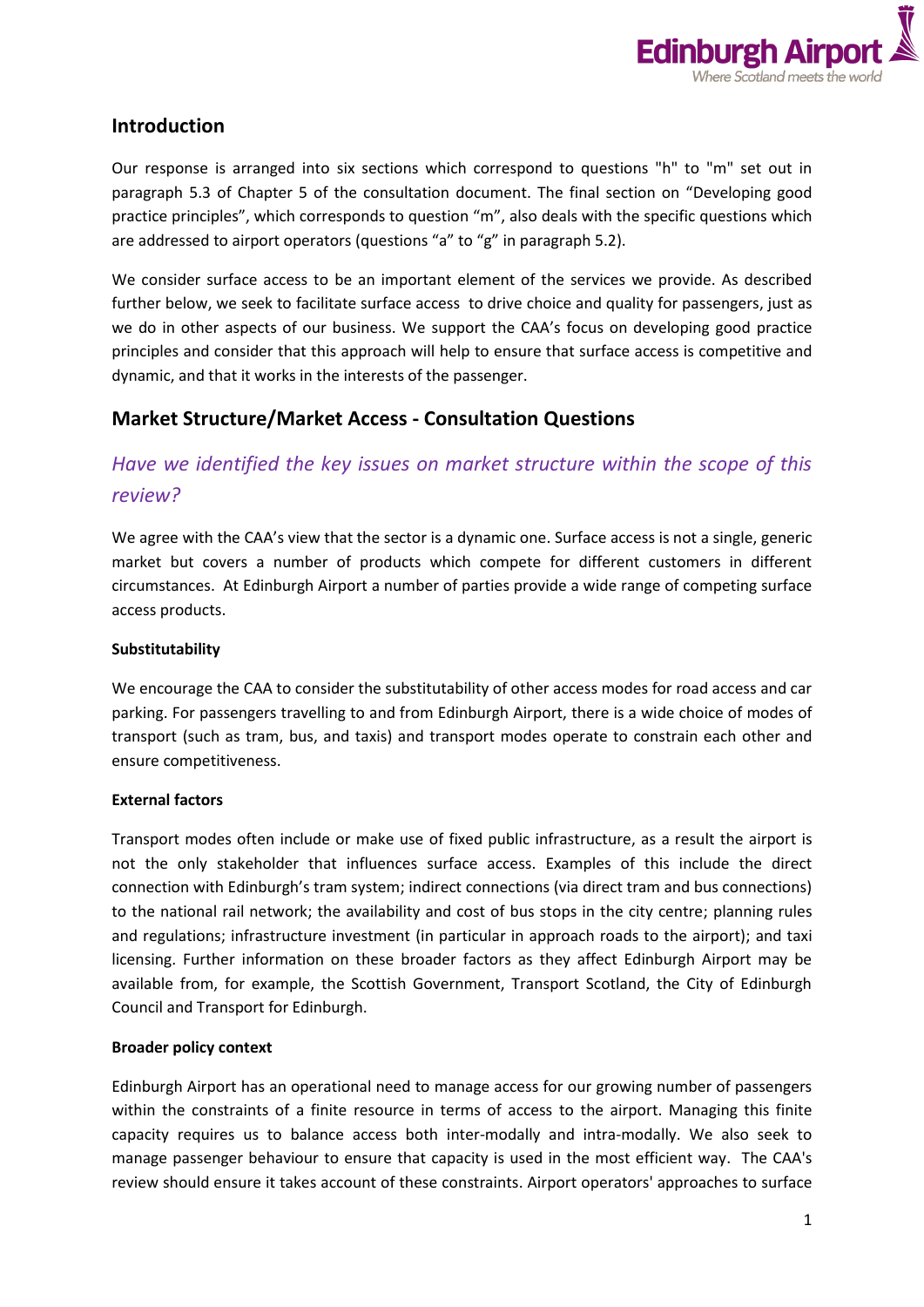

access should also be viewed in the context of environmental policy initiatives to encourage modal shift.

#### **Broader assessment of market power**

We agree with the position set out at paragraphs 4.10 and 4.11 of the consultation document that surface access should be viewed in the broader context of an airport's operations. Airport operators face strong competitive constraints, including in how they price and allocate surface access, from other airports, alternative travel options, and potentially from passengers deciding not to travel at all. Our view on this is set out in more detail below.

### **Our approach**

Edinburgh Airport seeks to allocate its limited capacity on a fair basis and in so far as possible drive choice and quality in surface access options for passengers. Our policy (detailed further in our "Good Practice Principles" below) is to engage with new surface access providers, and wherever possible to accommodate them within airport facilities.

# *Have you any views and/or evidence on the market position of airport operators in the provision of airport services used to access the airport?*

We agree with the CAA's position that surface access is part of a broader assessment of the market power of airport operators. We believe that passengers include the cost of getting to the airport as part of their assessment of the cost of flying, and therefore that charges for surface access by airport operators face strong competitive constraints from rival airports, alternative travel options, and potentially from passengers deciding not to travel.

With particular regard to passengers flying from Edinburgh Airport, the Competition Commission viewed Glasgow Airport as a potential competitive constraint on Edinburgh Airport in its investigation into BAA published in 2009. Passengers travelling from Edinburgh also enjoy a direct rail link to Manchester Airport which offers direct flights to destinations Edinburgh Airport offers, and additional destinations which Edinburgh does not. In addition, surface access to Glasgow Airport is being improved by projects currently proposed or in progress, including the Edinburgh-Glasgow Improvement Programme ("EGIP"), currently underway, and the rail link from Glasgow City Centre to Glasgow Airport, proposed as part of the Glasgow and Clyde Valley City Deal.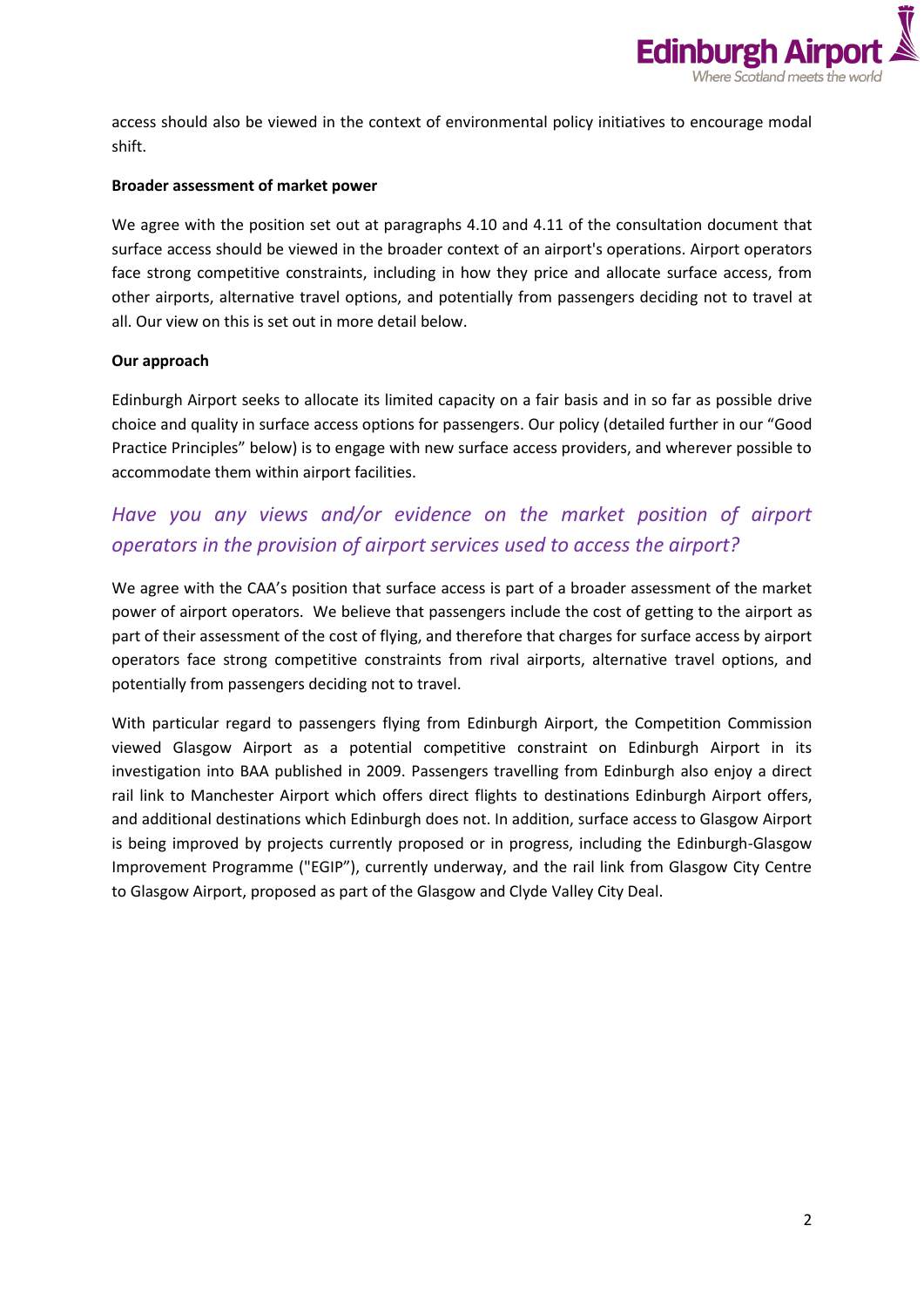

## **Transparency/Consumer Information - Consultation Questions**

*Have you any evidence or views on how well informed consumers are of their airport surface access options and on what is most important to passengers in accessing an airport?*

#### **Information on transport options**

We believe that passengers using Edinburgh Airport are well informed about surface transport options to and from the airport.

Public transport and taxis at Edinburgh Airport have a combined mode share greater than car parking and drop-off/pick-up combined, despite Edinburgh Airport having no direct national rail connection. This, we believe, demonstrates that customers are aware of their options and well informed. The Edinburgh Airport website provides impartial information about all public transport options and links to the individual providers' websites for further information.

Edinburgh Airport displays the prices of all of its roll-up car parking options and drop-off/pick-up charges, both online and on car park signage at the entry to the car parks. We also provide information on our free drop-off and pick-up option alongside the paid options, again both online and on signage at the airport. We display the standard rate for using our coach park facilities both online and on coach park signage. We have found that the price of short stay parking is constrained by long stay parking as increases in short stay charges typically result in passengers selecting longstay instead. This suggests that passengers are sufficiently well-informed to be able to compare these options.

In addition, public transport and taxi providers to Edinburgh Airport all provide fare information and journey planning information on their websites. Most also have mobile apps with additional functionality and most also allow for advance booking prior to travel.

Edinburgh Airport has in the past sought to facilitate arrangements between airlines and surface access providers for the provision of end-to-end travel by the airline's customers (e.g. including an Edinburgh to Glasgow bus ticket at the time of booking flights).

#### **Key considerations for passengers**

We believe the most important factors for passengers in making a surface access choice are time and cost. Total journey time from origin to airport is a significant time factor in passenger choice. This would include waiting time, duration of journey and walking time. A passenger is likely to overestimate total journey time where journeys involve connections or waits.

From a customer perspective, cost would ideally be measured at a per passenger level but a passenger may have to make some of this calculation him or herself where group size does not affect a fixed price (e.g. a taxi fare). Cost is inevitably dependant on destination and not all options provide a complete A to B solution. Cost can also be dependent on time and/or day of travel, and when the journey is booked (e.g. cheaper fares or costs for booking well in advance).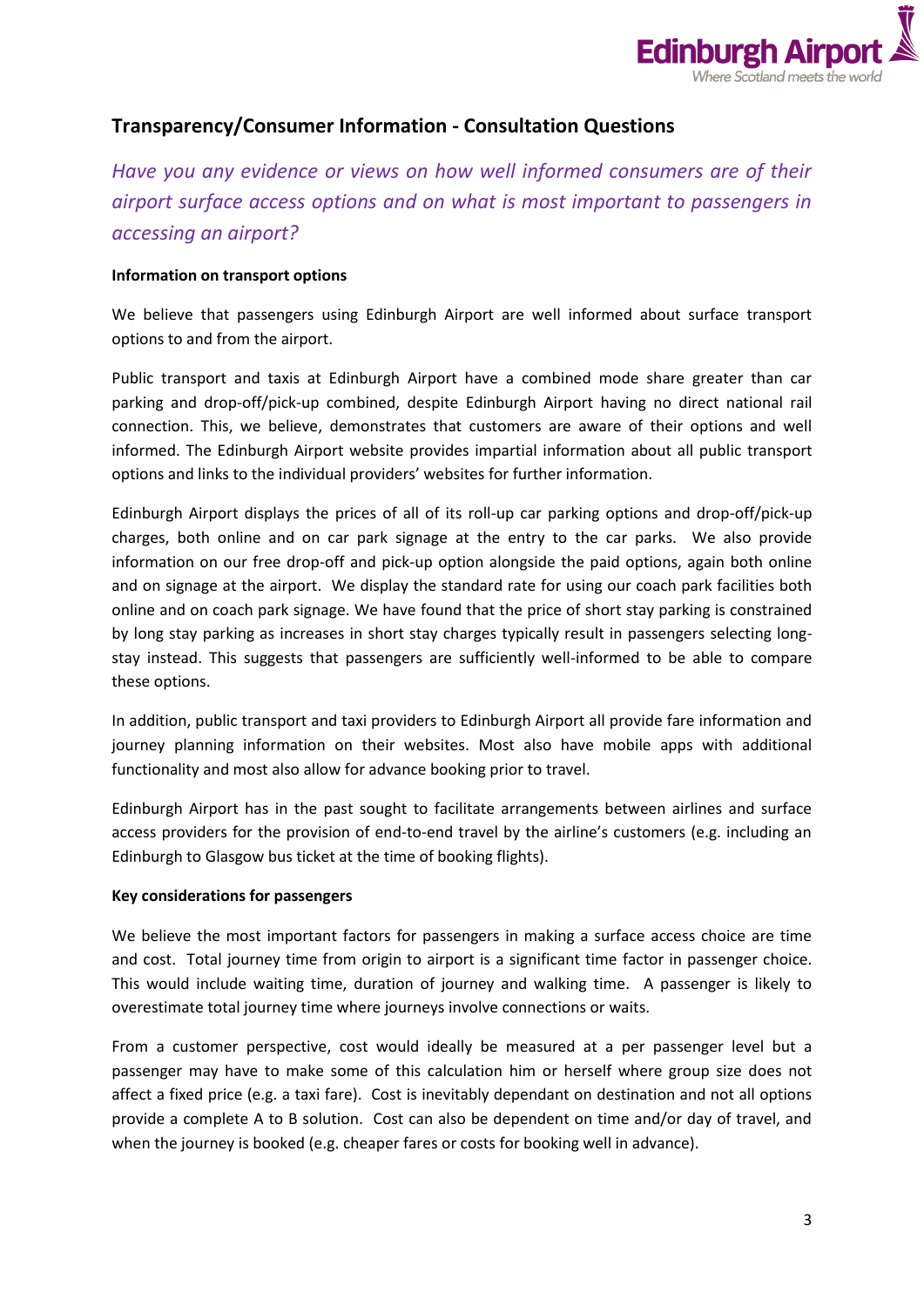

# *Is this an area that merits further research?*

We believe that the research data contained at paragraphs 3.66 to 3.76 of the CAA's consultation document provide sufficient information on passenger behaviour to inform the development of Good Practice Principles.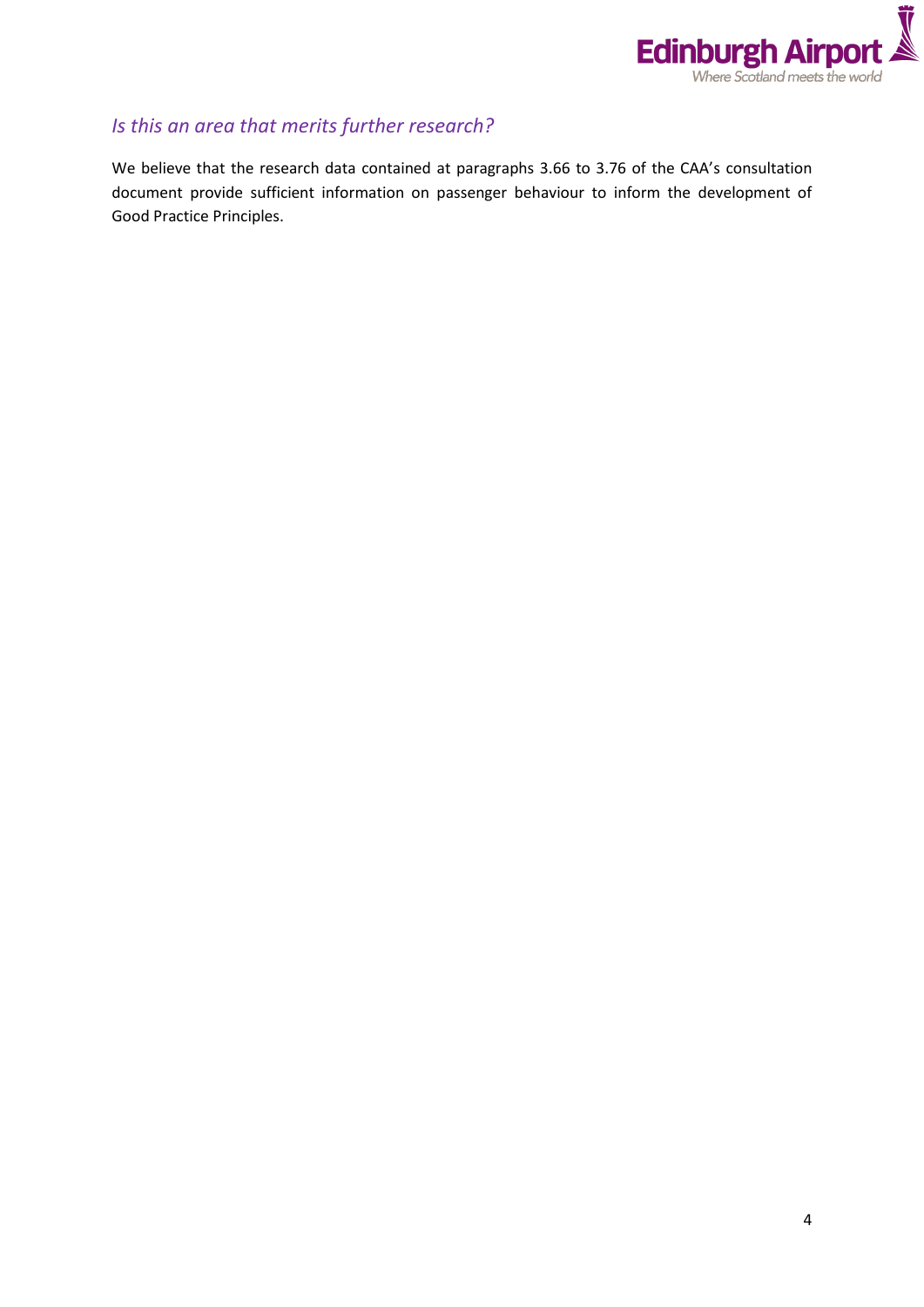

## **Distribution Channels/Price Comparison Websites - Consultation Questions**

# *Have we identified the key issues related to the distribution of airport car parking?*

The CAA has identified many of the key issues related to the distribution of airport car parking. In addition, it is important for the CAA to recognise the market position of intermediary "consolidators" (third party distributors which operate price comparison websites).

Whilst consolidators increase transparency and competition, they also often have significant market power. Large consolidators typically enter into a number of deals with airlines and travel agents, using their UK-wide distribution to lock in UK-wide relationships. Parking providers then enter into agreements with those consolidators in order to access these airline and travel agent markets. We are not in a position to comment on how much consolidator revenue is spent on marketing car parking options to passengers. However we do not believe that they assist parking providers with yield management, as we cannot see a mechanism where they could facilitate this.

At Edinburgh Airport we have reduced substantially our reliance on third party intermediaries to sell on-airport car parking,<sup>1</sup> with 80% of sales now taking place through our own website. This has allowed us to reduce prices for our passengers by reducing the substantial commission costs associated with overdependence on these relationships. Large consolidators charge as much as 30% commission. We do sell parking via smaller consolidators, and through other channels.<sup>2</sup> We have a policy of not entering into agreements which contain price parity clauses.

We are concerned that some price comparison websites may at times mislead passengers. It may not be clear to passengers that in some cases the prominence of a particular parking product on a price comparison site may be determined by commission paid by the parking provider or the presence of a financial interest a consolidator has in a car park (for example where the consolidator also owns car parks). Price comparison websites may also give the impression that they cover the "whole market" when they may not.

We have found that price comparison websites and off-airport parking providers sometimes use an airport's name in a misleading manner to imply that off-airport parking products are on-airport. In such circumstances, rather than invoking our trademark rights we prefer to engage directly with these websites to ask them to use terms such as "airport-adjacent", "near the airport", "five minutes from the airport", and so on. In doing so we are not seeking to exclude any providers from the market for airport parking, but to ensure passengers have the correct information regarding a car park, protecting passengers from being misled into thinking that they are purchasing from the airport, or into thinking that the car park is located on the airport grounds when it is not.

**.** 

 $1$  We sell our on-airport parking both as "Official On Airport" Edinburgh Airport parking (which encapsulates long stay, short stay and valet products) and as "Plane Parking" (our value brand)

<sup>&</sup>lt;sup>2</sup> Such as price comparison websites including Skypark Secure, Looking4Parking, Airport Parking and Hotels (APH), and Better Car Parking (BCP), and distribution partners including Ryanair, Flybe and Jet2.com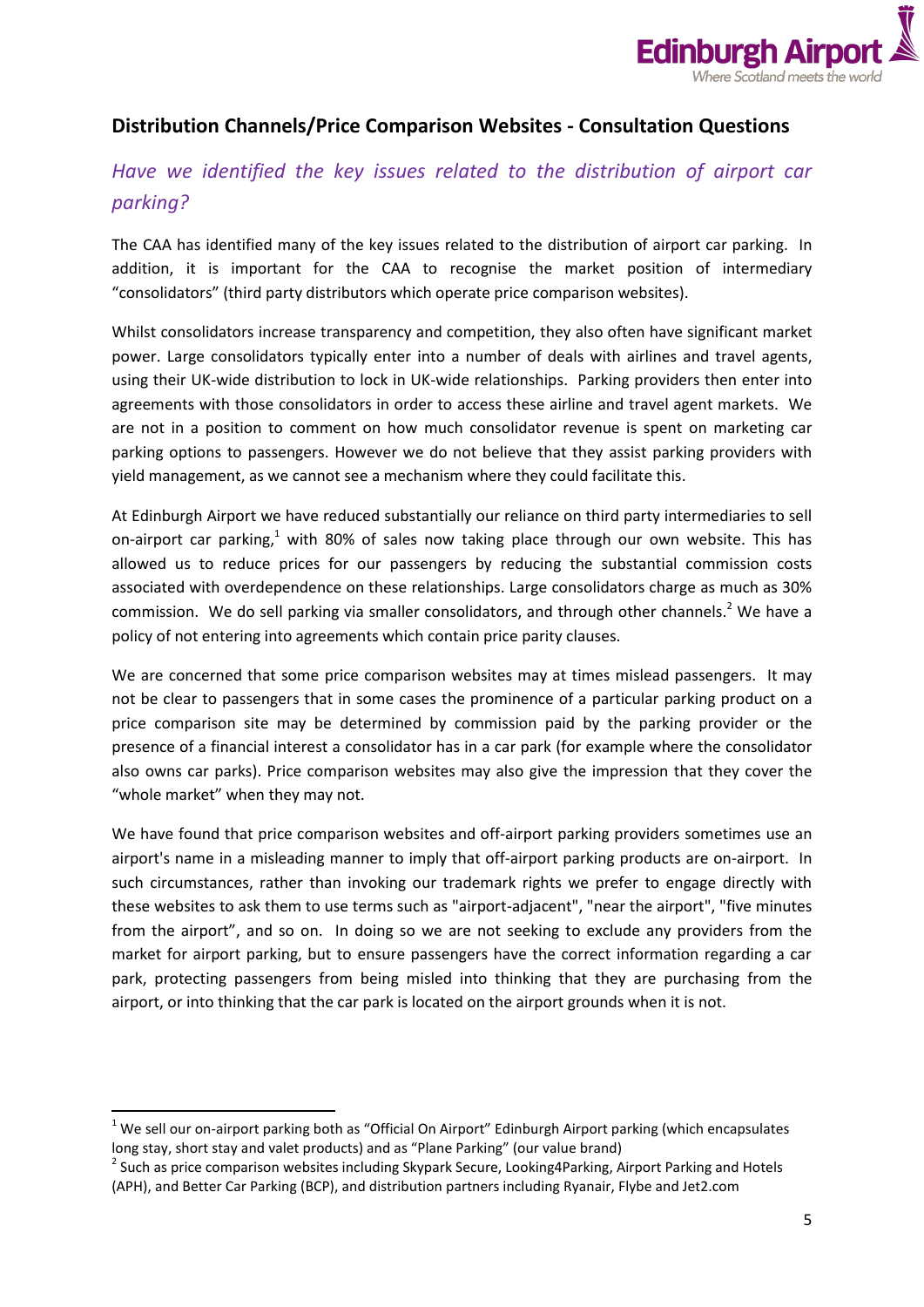

# *Do you have any views on what, if anything, would improve outcomes to consumers?*

On the whole, we believe that outcomes for passengers at Edinburgh Airport related to the distribution of airport car parking are positive. There is significant competition in the market for parking at Edinburgh Airport with other car parks (in addition to Edinburgh Airport itself) offering parking within the immediate vicinity of the airport. Our experience is that there is a single market for parking and we have found that prices for one product are constrained by the other products available. Thus if short stay parking becomes too expensive, passengers will use long stay parking instead. Car parking is constrained by other modes of surface access, and we see modeshift as prices change across the year.

We believe there could be a potential conflict of interest in circumstances where consolidators both distribute the products of other parking providers and also have their own car park capacity. This may lead to risks of these consolidators having access to information relating to their competitors which undermines effective competition. However, this is not relevant in the case of Edinburgh Airport because it is not served by a car park run by one of the consolidators.

Our approach to parking provision, which we believe to be beneficial to passengers, is detailed further below in our "Good Practice Principles".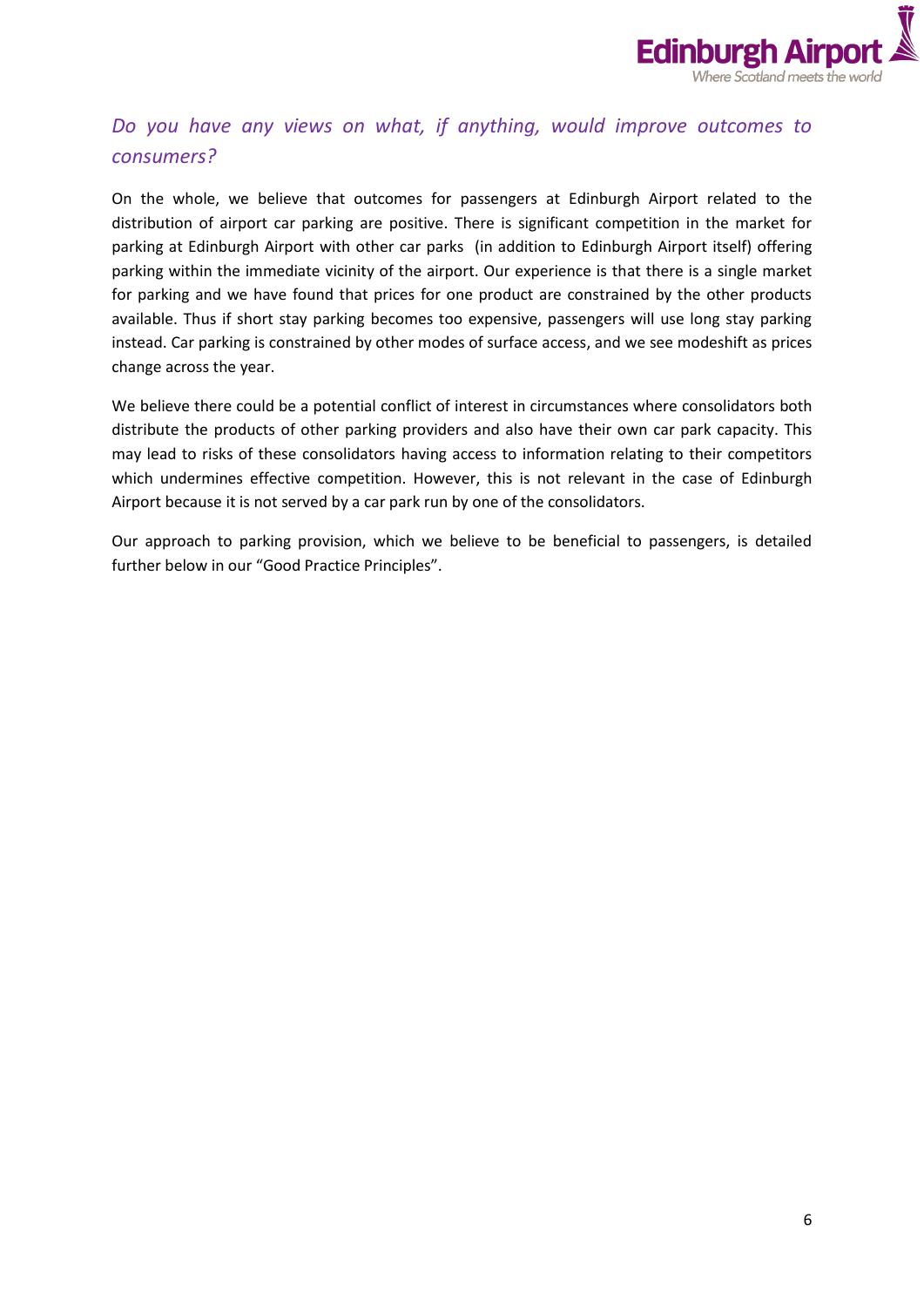

## **Initial Conclusions on Transparency - Consultation Question**

# *Have you any views and/or evidence on how the information set that passengers have when choosing between airport surface access products could be improved for consumers?*

There is no single source of pricing information for all surface transport options at an airport. Airport operators should, in so far as possible, offer neutral and transparent information which allows passengers to compare services both inter-modally and intra-modally. We are able to advise on a range of available transport options. For example, Edinburgh Airport's own website prominently signposts information on taxis, car hire, bus, coach and tram connections as well as onward connections to national rail services and this information is also available from onward travel points within the terminal.

We also provide information about on-airport car parking. However we are unable to offer pricing and inventory for offsite car parking competitors. Comparative pricing information on off-airport parking is, however, available through a number of online distribution channels and price comparison websites, which are easily discovered through any search engine. As noted above, however, we question whether some price comparison websites provide a fair representation of the products on offer.

Some providers sponsor or provide onward travel information points or hubs within or near the terminal and these may favour one mode or provider over another. We consider that such providers are still increasing the overall amount of information available to passengers*.*

It is likely that different information sets are required for different groups of passenger. Non-UK resident arriving passengers are less likely to require information about car parking and dropoff/pick-up related charges. Furthermore, this passenger group is less likely to be well informed about comparative costs e.g. how a bus fare compares to a taxi fare to a given destination.

It is important, therefore, for an airport operator to recognise the needs of different passenger groups and tailor information accordingly. Equally it is important for an airport operator to understand how each of these passenger groups accesses relevant information. Our approach to ensuring that passengers are provided with appropriate and useful information on surface transport options is outlined in more detail in our "Good Practice Principles" below.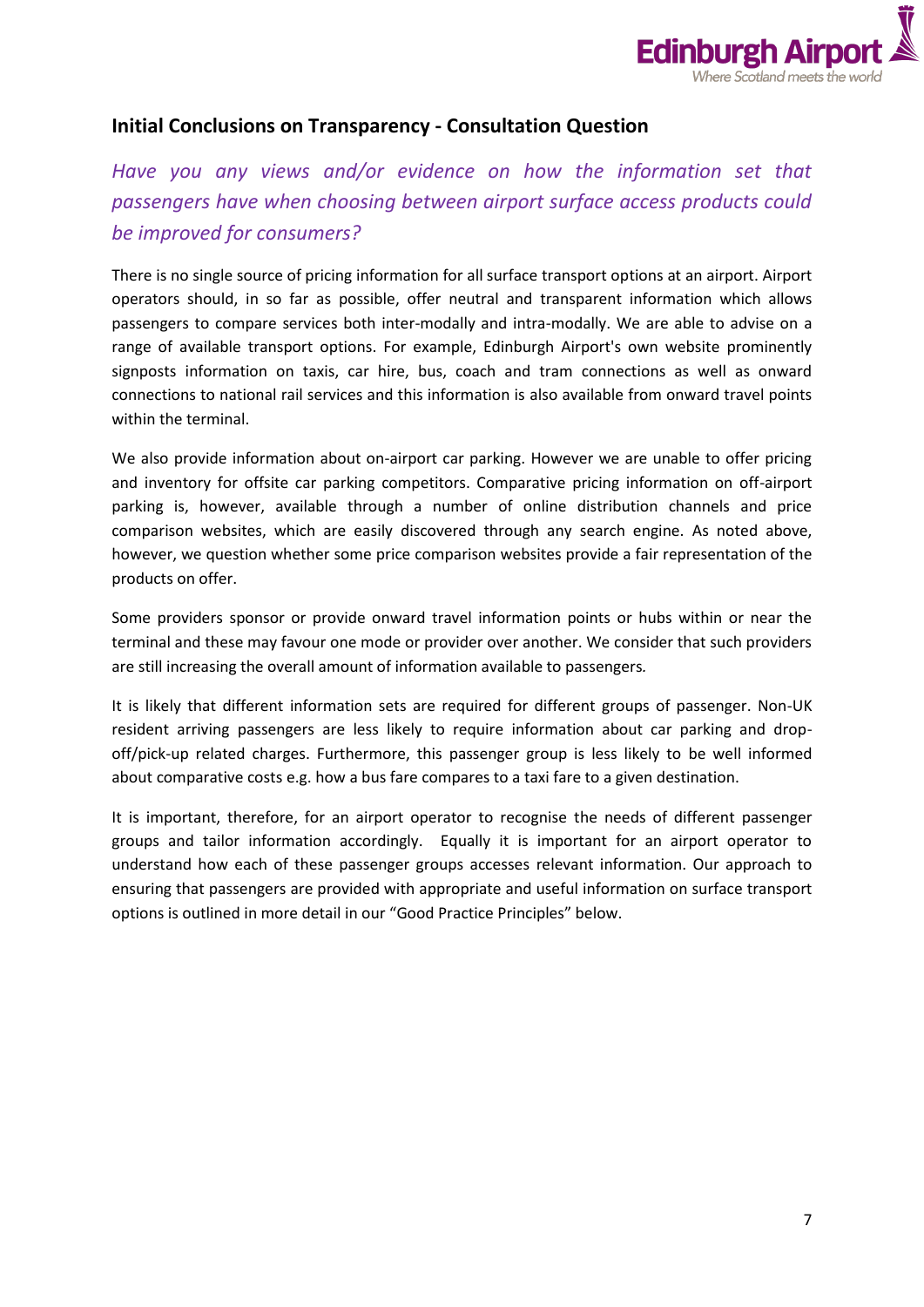

## **Developing Good Practice Principles for Surface Access**

# *Develop and communicate good practice principles for access to our surface access facilities.*

In line with our answers to the consultation questions above, Edinburgh Airport recognises its position as an upstream provider of surface access facilities and takes this position seriously. We encourage the CAA to recognise the distinct nature of surface access at each airport. Our policy is to manage surface access on a fair, reasonable and non-discriminatory basis.

We do not believe that a "one size fits all" approach to good practice principles will deliver the best outcome for passengers given that each airport operates in distinct conditions as regards the type of passenger it serves (business, leisure, low-cost), the surface access infrastructure to which it is connected, and competitive restraints from other airports, travel modes or passengers choosing not to travel. Furthermore, within each airport we believe an inter-modal and intra-modal "one size fits all" approach can be inappropriate for a variety of reasons as different passengers will engage with the market for onward travel differently.

### **Our reasoning for our Principle (4) (Pricing for use of airport assets)**

We derive our charges for the use of surface access facilities from consideration of a number of relevant factors. We believe the best way of achieving balanced access to Edinburgh Airport's facilities is through a benefit sharing pricing model which also takes account of our commitment to achieving our goal of 35% public transport mode share. Surface access providers benefit from the efforts of airport operators to grow patronage through aeronautical, infrastructure and resource development. In order to incentivise further investment the airport operator should share in this benefit. Furthermore, by setting a target for mode share the airport operator is encouraged to work with surface access providers to agree pricing structures that allow both parties to grow their business.

The viability and sustainability of any service provided by a surface access provider should be a consideration in pricing. Thus pricing should take into account the commercial success or vulnerability of a service, any direct costs associated with infrastructure or resource investment required to provide the service, and any factors which may affect long term demand, capacity or service delivery in either a positive or negative way. If a service is not viable and/or sustainable an airport operator may wish to support the service for a social or business need, for example where a service is provided for the benefit of staff or a small number of airport passengers. Such support may be in the form of discounted pricing.

Though in certain circumstances direct costs may be a relevant factor, we do not believe that a cost based pricing model is a viable or appropriate pricing strategy for Edinburgh Airport.

#### **Our surface access strategy**

Our present approach to managing surface access to Edinburgh Airport is based on a consultation on surface access undertaken in 2012 and our resulting 2012 Airport Surface Access Strategy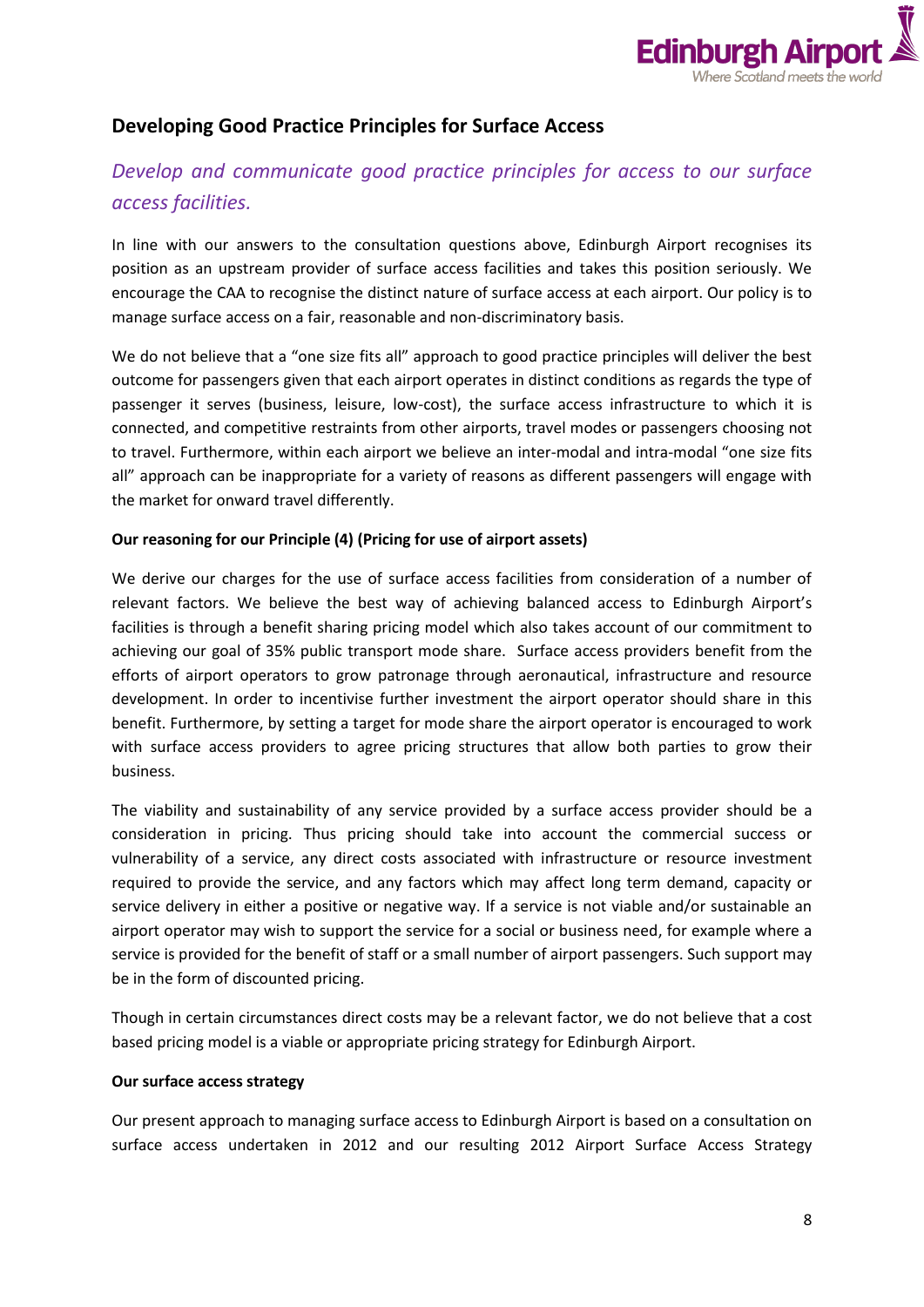

document.<sup>3</sup> Our approach is also informed by our need to manage our surface access operations appropriately including by balancing access to finite capacity both inter-modally and intra-modally, and by a broader awareness of our legal obligations when doing so (including taking account of judgements from relevant competition law cases). We also want to encourage the development of surface access at Edinburgh Airport in such a way as to provide our passengers with the ability to choose from a range of good quality surface transport options.

From our present approach to managing surface access, which we believe has resulted in positive outcomes for passengers and a good choice of surface access options, we can identify a number of "Good Practice Principles" which we believe are appropriate to Edinburgh Airport and which are set out below.

### **Surface Access Principles**

**.** 

(1) Availability of airport assets $4$ 

- We will engage meaningfully and commercially with credible surface access operators for access to airport facilities in order to continue to provide surface access choice and quality for passengers.
- We will make available (or continue to make available), within walking distance of the main terminal building, facilities for loading and unloading of passengers for scheduled tram, bus & coach services; onsite & offsite long stay car parking providers; ad-hoc coaches; private hire taxis and public hire (hackney) taxis.
- Where surface access needs to be rationed, we will wherever possible seek tenders for service providers, to be awarded based on both price and quality of service.
- Our policy is to treat surface access providers on a fair, reasonable and non-discriminatory basis.
- Edinburgh Airport's current portfolio of assets contains the following surface access facilities, which are made available as set out below:

| <b>Facility</b>       | <b>Availability and restrictions</b>                                                                                                                                                                                                       | <b>Terminal Access Method</b> |
|-----------------------|--------------------------------------------------------------------------------------------------------------------------------------------------------------------------------------------------------------------------------------------|-------------------------------|
| Terminal<br>Forecourt | Used by registered public bus services <sup>5</sup><br>by commercial arrangement. This area<br>is barrier controlled and operators must<br>meet minimum standards, determined<br>by security requirements, to gain access<br>to this area. | Adjacent to terminal.         |
| Free facilities       | There is a drop-off and pick-up zone<br>located at the long-stay car park within                                                                                                                                                           | 2 minutes by bus.             |

 $3$  It is our intention that future revisions of our Airport Surface Access Strategy document will take into account further surface access consultations, our Good Practice Principles, and any recommendations from the CAA as a result of this review

<sup>4</sup> See consultation document, Questions a) and b) of paragraph 5.2

<sup>&</sup>lt;sup>5</sup> Currently not available to car park operators which have registered their car park to terminal bus operation as a public bus service.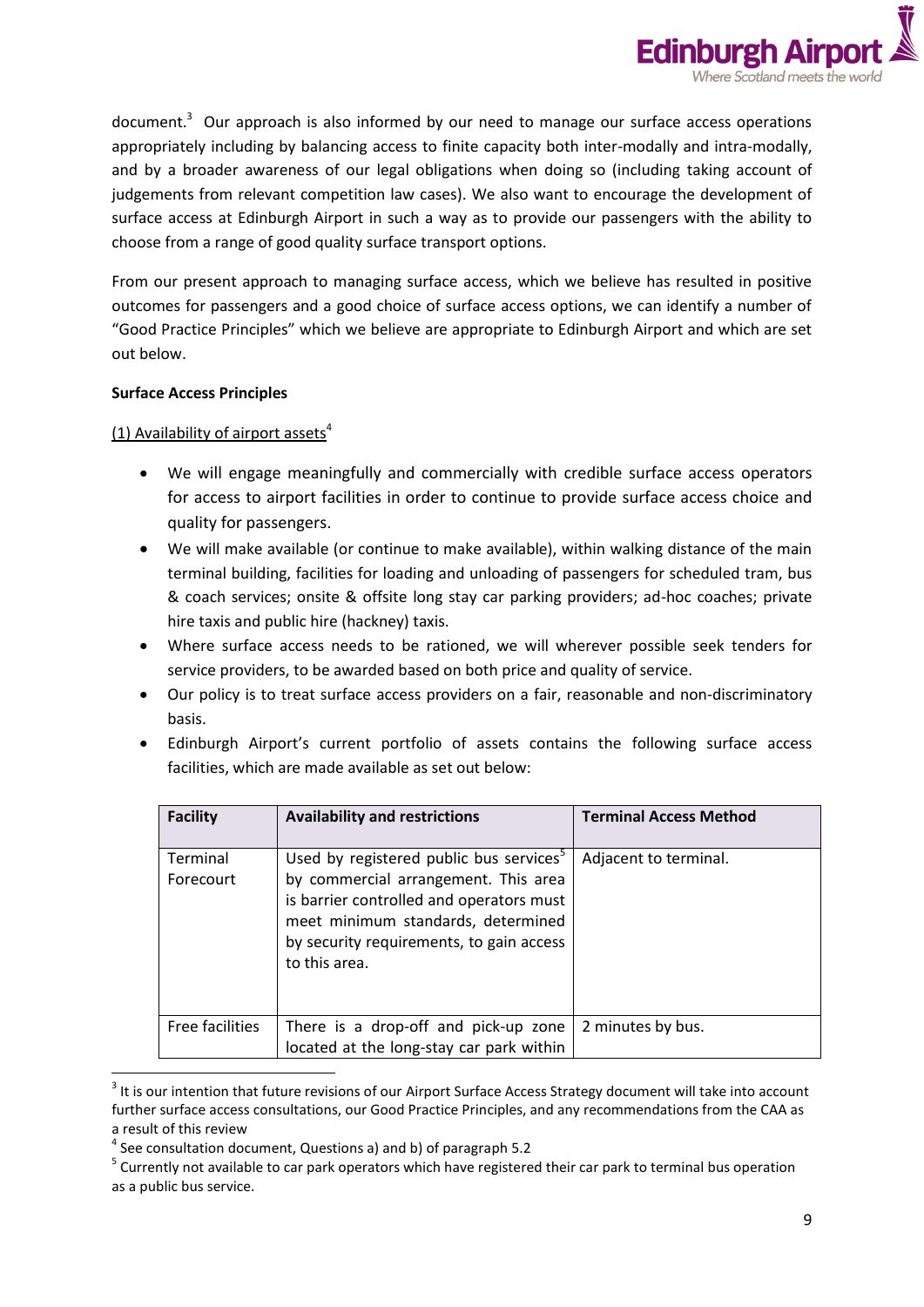

| <b>Facility</b>                                                                                  | <b>Availability and restrictions</b>                                                                                                                                                                                                                                                                                                                                   | <b>Terminal Access Method</b>                                                                                                                                                                                                                                                                                                                                                                                        |
|--------------------------------------------------------------------------------------------------|------------------------------------------------------------------------------------------------------------------------------------------------------------------------------------------------------------------------------------------------------------------------------------------------------------------------------------------------------------------------|----------------------------------------------------------------------------------------------------------------------------------------------------------------------------------------------------------------------------------------------------------------------------------------------------------------------------------------------------------------------------------------------------------------------|
|                                                                                                  | the airport boundary. This is free for<br>stays of 10 minutes or less. A courtesy<br>coach service operates between the car<br>park and the terminal running every ten<br>minutes and taking approximately two<br>minutes.                                                                                                                                             |                                                                                                                                                                                                                                                                                                                                                                                                                      |
| Coach<br>Park<br>(including for<br>connections<br>to on-airport<br>off-site<br>and<br>car parks) | All connections provided by long-stay<br>park operators, including the<br>car<br>airport's own, are located here (either<br>by commercial arrangement or on a<br>roll-up basis). Charter coaches, ad-hoc<br>buses and coaches, chauffeur services<br>and off-site car rental services can use<br>this facility on a roll-up basis, or seek<br>commercial arrangements. | minute<br>walk<br>1<br>to<br>terminal<br>building.                                                                                                                                                                                                                                                                                                                                                                   |
| <b>Tram Station</b>                                                                              | Area of land leased to Edinburgh City<br>Council for provision of Edinburgh Tram<br>service.                                                                                                                                                                                                                                                                           | minute<br>walk to<br>$\mathbf{1}$<br>terminal<br>building.                                                                                                                                                                                                                                                                                                                                                           |
| Pick-Up Zone                                                                                     | Open for public use on a roll-up basis.<br>Area is height and width restricted so<br>suitable<br>only<br>for<br>and<br>cars<br>vans.<br>Chauffeur services, meet and greet<br>services and taxi operators can all<br>operate from this area.                                                                                                                           | minute<br>walk to<br>$\mathbf{1}$<br>terminal<br>building.                                                                                                                                                                                                                                                                                                                                                           |
| Drop-off zone                                                                                    | Open for public use on a roll-up basis.<br>Area is height and width restricted so<br>only suitable for cars and vans. Taxi and<br>private hire services are not permitted<br>to tout for passengers from here.                                                                                                                                                         | minute<br>$\mathbf{1}$<br>walk to<br>terminal<br>building.                                                                                                                                                                                                                                                                                                                                                           |
| General<br>Car<br>Parks                                                                          | Open for public use on a roll-up or pre-<br>booked basis. Area is height and width<br>restricted so only suitable for cars and<br>vans. There is a mixture of different car<br>parks to meet different length of stay<br>and customer requirements.                                                                                                                    | Surface access car parks are a 2<br>to 4 minute walk from the<br>terminal.<br>A courtesy bus service operates<br>between the long stay car parks<br>and the terminal running every<br>minutes<br>and<br>taking<br>ten<br>approximately two minutes. Bus<br>stops in the car park may require<br>a walk of up to 5 minutes from<br>the parked car, but the majority<br>of spaces require a walk of 2 to 3<br>minutes. |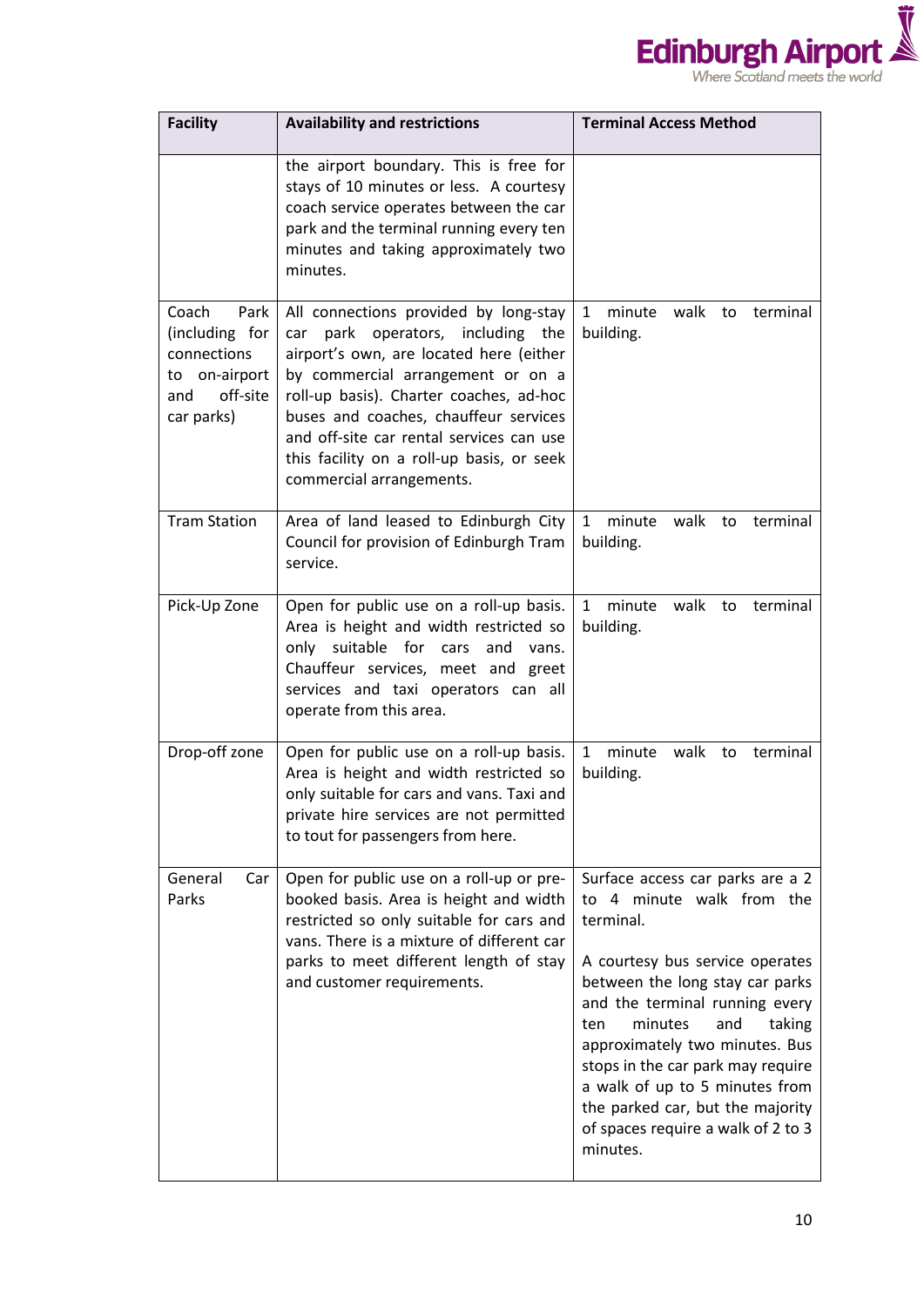

| <b>Facility</b> | <b>Availability and restrictions</b>                                                                                                                                                                                                                | <b>Terminal Access Method</b>                              |
|-----------------|-----------------------------------------------------------------------------------------------------------------------------------------------------------------------------------------------------------------------------------------------------|------------------------------------------------------------|
| Taxi Rank       | A taxi rank is provided for the use of the<br>airport's two contracted taxi providers<br>only (this opportunity was tendered in<br>2013). Edinburgh Airport has a contract<br>with a public hire (hackney) operator<br>and a private hire operator. | walk to<br>terminal<br>$\mathbf{1}$<br>minute<br>building. |

### (2) Availability of information to passengers<sup>6</sup>

- We will provide surface transport information at onward travel hubs within the terminal and on our website to inform passengers of their options, and wherever possible in such a way as to allow passengers to compare services both inter-modally and intra-modally.
- We will continue to provide details on our website of our own car parking prices, including roll-up charges and drop-off/pick-up charges, and of charges for using the designated coach park.
- We will continue to provide details of free drop-off/pick-up options and charges for roll-up car parking and coach park facilities on our website and on appropriate signage.

### (3) Free facilities<sup>7</sup>

**.** 

- We will continue to operate an area that allows for the drop-off and pick-up of passengers by cars and minibuses free of charge.
- We will continue to provide users of this area with free, frequent, direct and quick onward transport to the terminal building.
- We will continue to provide details of free drop-off/pick-up options on our website and on appropriate signage.

### (4) Pricing for use of airport assets $8$

- We will determine pricing for the use of airport assets based on the following principles:
	- Pricing should comply with the airport's obligations under competition law.
	- o Surface access providers and the airport should share the benefit which surface access providers receive from the airport's facilities and from the airport's investment in growth.
	- o Pricing should be appropriate for incentivising further investment and for providing a revenue stream to help fund the continued growth of the airport.
	- $\circ$  Pricing should be appropriate for maintaining a selection of high quality surface access options for customers across a variety of transport modes, including where necessary through supporting a service for a social or business need.
	- o Pricing should take account of the airport's commitment to achieving a goal of 35% public transport mode share and of any effect on the on-going viability and sustainability

 $<sup>6</sup>$  See consultation document, Question f) of paragraph 5.2</sup>

 $^7$  See consultation document, Question g) of paragraph 5.2

 $^8$  See consultation document, Questions c) and d) of paragraph 5.2